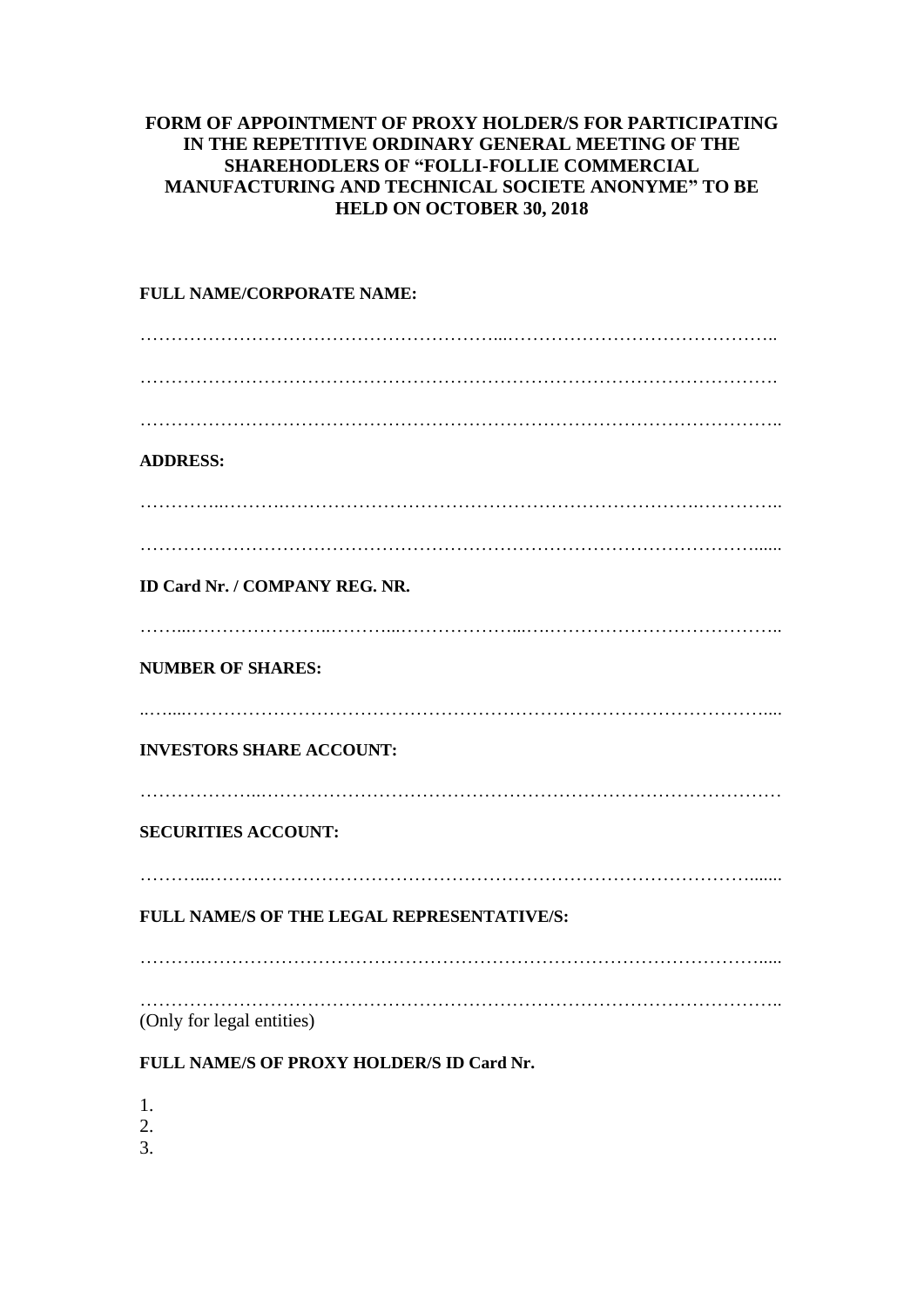MANNER OF VOTING (for example in case of appointment of more than one proxy holders all proxy holders may act jointly or each of them may act severally, so in case that more than one proxy holders each of which may act severally attend the General Meeting, the first one excludes the second and the third ones, and the second one excludes the third one, etc.):

….……………………………………………………………………………………… ……………………………….………………………………………………………… …………………………………………….…………………………………………… …………………………………………………………………………………………..

## **ITEMS OF THE AGENDA:**

1 Approval of the annual corporate and consolidated financial statements for the financial year of 1.1.2017 - 31.12.2017, as same will be restated following the completion of the extraordinary audit which is already being executed, following the withdrawal of the audit report of the Chartered Accountant - Auditor.

2. Resolution on the allocation of the financial results for the fiscal year 1.1.2017 - 31.12.2017 and the non-distribution of dividend to the shareholders.

3. Discharge of the Board of Directors and the Chartered Accountant - Auditor from any liability for the fiscal year 2017.

4. Election of the regular and the substitute Chartered Accountant - Auditor for the fiscal year 2018 and determination of their remuneration for such fiscal year.

5. Approval of all kinds of remuneration and compensation of the members of the Board of Directors paid during the fiscal year 2017 and pre-approval of all kinds of remuneration and compensation for the fiscal year 2018.

6. Announcement of the election of new Board members for the replacement of the resigned members and approval by the General Meeting of the Shareholders of the elected members - Appointment of the independent members of the Board of Directors of the Company.

7. Election of the members of the Audit Committee pursuant to Article 44 of Law 4449/2017.

8. Various announcements, approvals and decisions.

INSTRUCTIONS FOR THE EXERCISE OF VOTING RIGHTS (for example vote in Proxy holder's discretion, affirmative vote or negative vote or adjournment vote on the draft decision that is posted on the Company' website, etc.):

………………………………………………………………………..………………… .….………………………………………………………………………………………